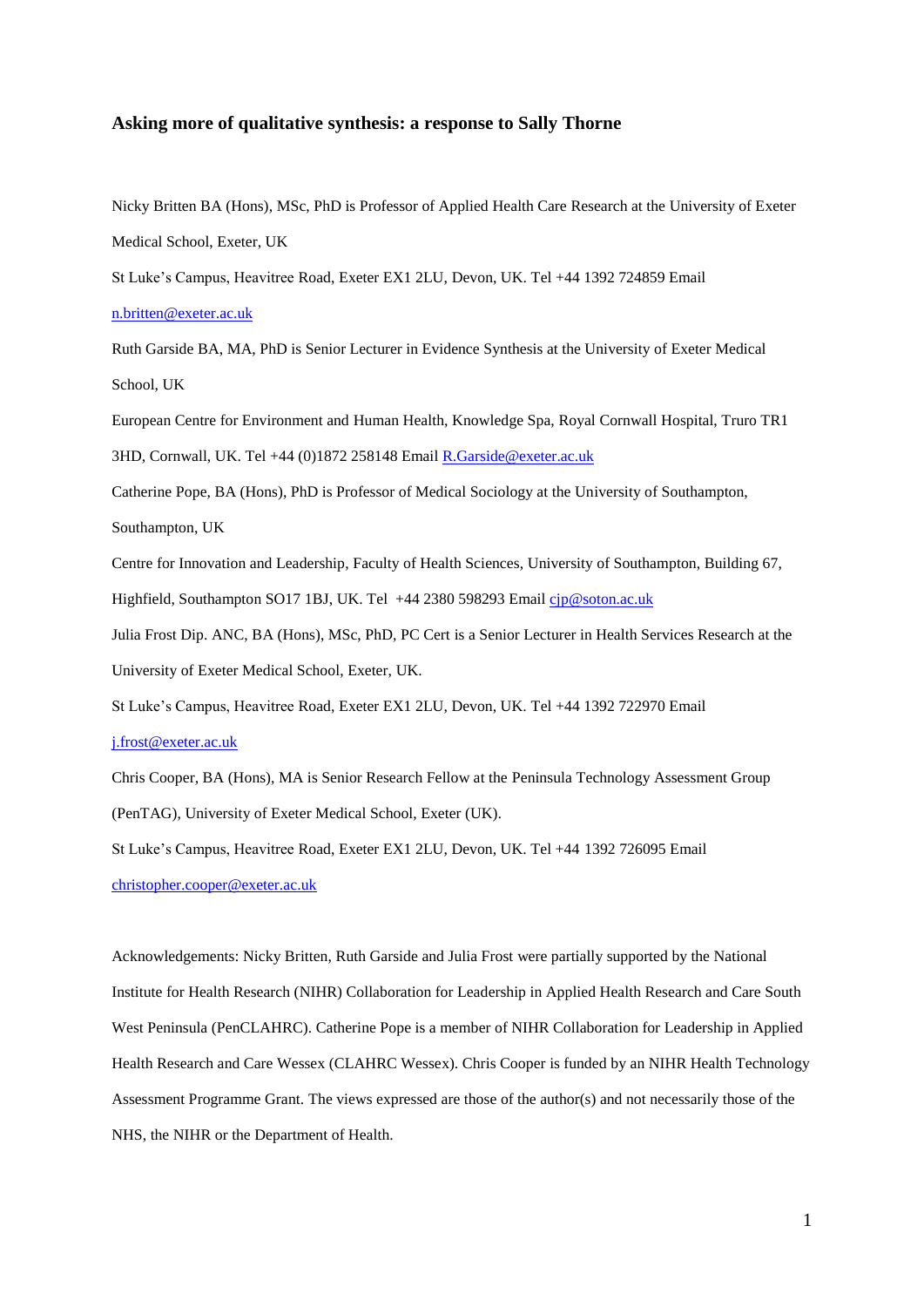# **Abstract**

We continue the conversation initiated by Sally Thorne's observations about 'metasynthetic madness'. We note that the variety of labels used to describe qualitative syntheses often reflect authors' disciplines and geographical locations. The purpose of systematic literature searching is to redress authors' lack of citation of relevant earlier work and to reassure policy makers that qualitative syntheses are systematic and transparent. There is clearly a need to develop other methods of searching to supplement electronic searches. If searches produce large numbers of articles, sampling strategies may be needed to choose which articles to synthesize. The quality of any synthesis is dependent on the quality of the primary articles; both primary research and qualitative synthesis need to move beyond description and towards theory and explanation. Synthesizers need to pay attention to those articles which do not seem to fit their emerging analysis if they are to avoid stifling new ideas.

Keywords: qualitative research; qualitative synthesis; literature searching; systematic review; metasynthesis; UK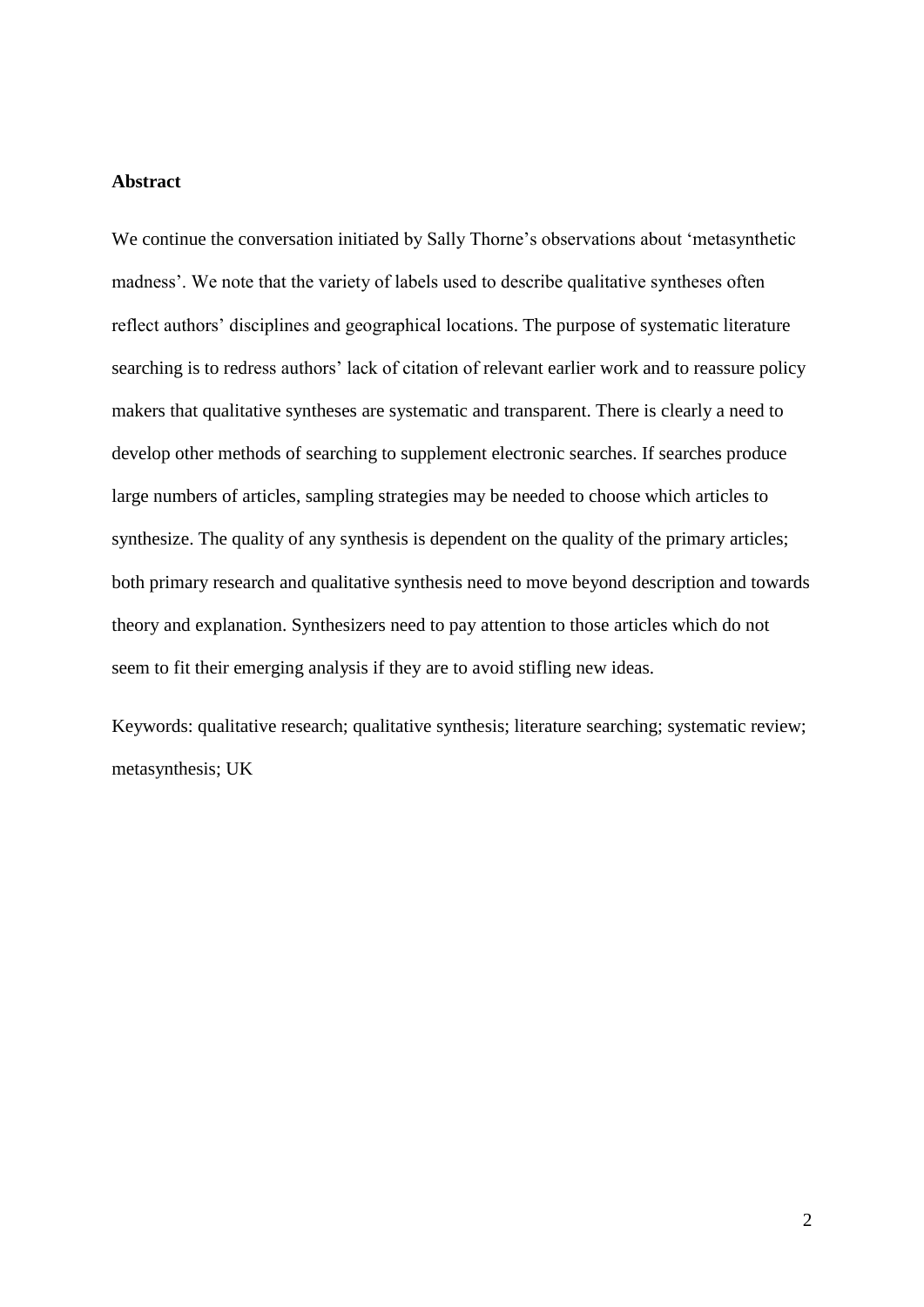### **Introduction**

We write in response to Sally Thorne's observations about 'metasynthetic madness' (Thorne, 2017). We agree with her main point that the field includes theoretically superficial syntheses from which thoughtful analysis is absent. There is indeed an over emphasis on technique rather than interpretation, and inappropriate standardisation. We note too, that the same can be said of much primary qualitative research. We wish to take up her invitation to 'further the kinds of conversations' that help us return to the original aim of qualitative synthesis. We support Thorne's ambition for more theoretically informed syntheses, but we think that there is more to be said about a number of the points she has made. To declare our own position, we write as authors of one of the cited articles although it is unclear if she is criticizing or praising our work, or indeed doing both at different points of her argument. We are social scientists, one of whom is a qualified and experienced nurse and another of whom works in a faculty of nurse education, and an information scientist. We are also the authors and coauthors of over 30 qualitative syntheses published since 2002 (none of which is described as a metasynthesis) as well as several primary qualitative studies and methodological texts (for example Pope, Mays & Popay, 2007). However this is not meant to be a knee jerk response from disgruntled and/or flattered colleagues, but rather part of an ongoing discussion about a series of issues. We would like to acknowledge the range of relevant discourses and the various aims of qualitative synthesis.

### **Terminology in context**

Thorne uses the term metasynthesis throughout her article, and references other forms of synthesis on page 9. Other writers, including ourselves, have used different terms, and so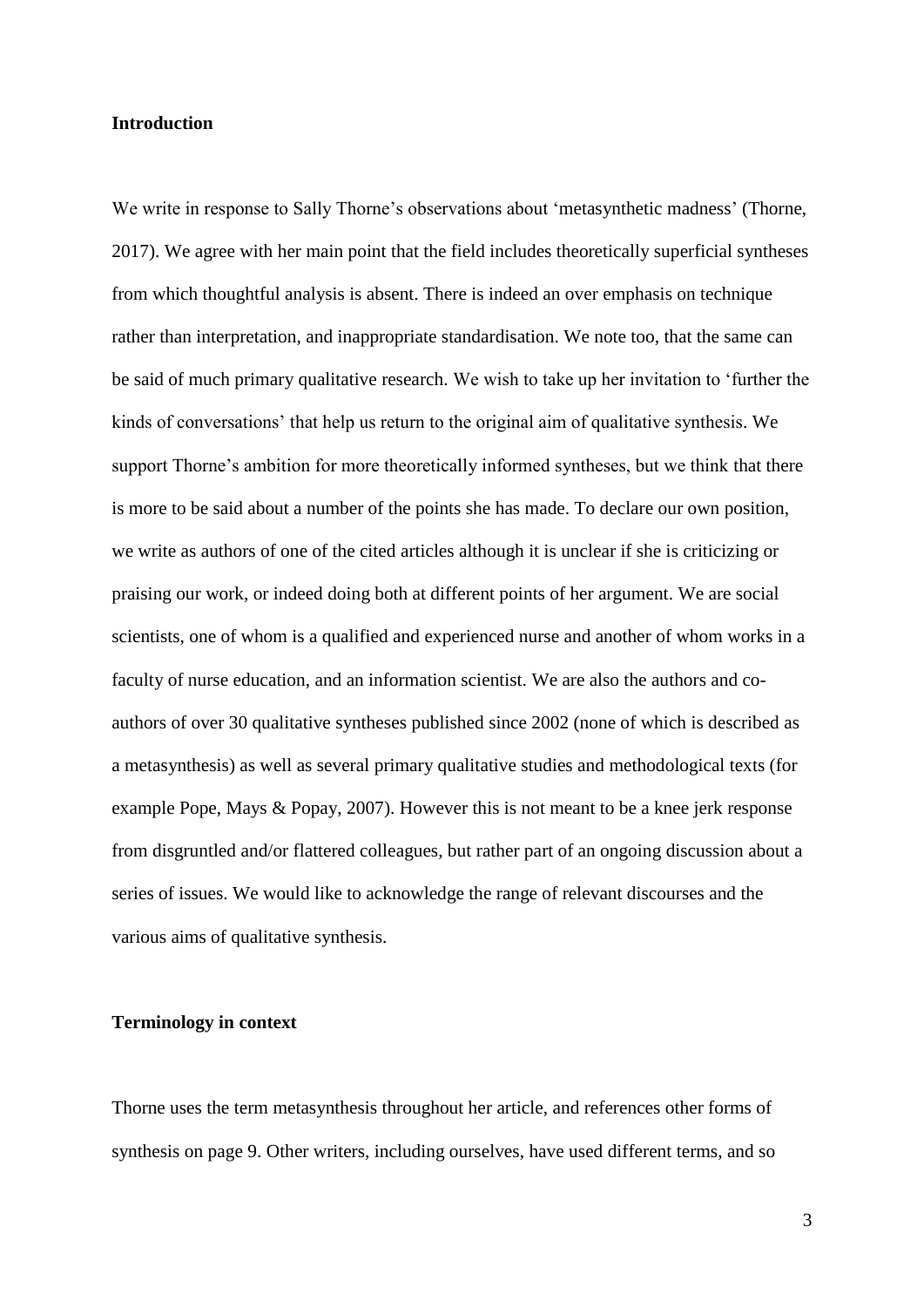some terminological clarification might seem necessary. It is not clear if Thorne is proposing the term metasynthesis as her preferred umbrella term, or if she thinks that metasynthesis is distinct. Other authors have suggested it should not refer to any one specific technique (Sandelowski & Borroso, 2007). The term has been used in the published literature to refer to syntheses that differ in their approaches to methods for identifying, sampling, quality appraisal and to synthesis, the latter including metaethnography and constant comparative approaches (Garside, 2008). Our view is that the term metasynthesis is a tautology, because it is either a synthesis or it is not. The prefix 'meta' is redundant as it means 'transformation' or 'at a higher level' (Oxford English Dictionary online). The choice of terminology may reflect authors' disciplines, as the term metasynthesis seems popular in the nursing literature, or may reflect geography, with a preference for metasynthesis in the US and Canada rather than the UK. The international and multidisciplinary Cochrane Qualitative and Implementation Methods Group prefers the umbrella term 'Qualitative Evidence Synthesis'. What we are really talking about here is the synthesis of qualitative research, for which a number of different methodologies and approaches have been proposed and developed. This enterprise is situated within the wider context of evidence synthesis and review in research; the important question for us is whether the enterprise is directed at integrating (synthesis) or aggregating (reviewing) a body of evidence.

As social scientists based in the UK, we have contributed to the development of metaethnography within health services research, public health research and nursing. We have witnessed the growing acceptance of metaethnography in the context of evidence based medicine (EBM) and statistical meta-analysis. Metaethnography originated in the 1980s when EBM was on the rise. EBM was driven by the impulse to review and aggregate quantitative research with a particular emphasis on randomised controlled trials. Noblit and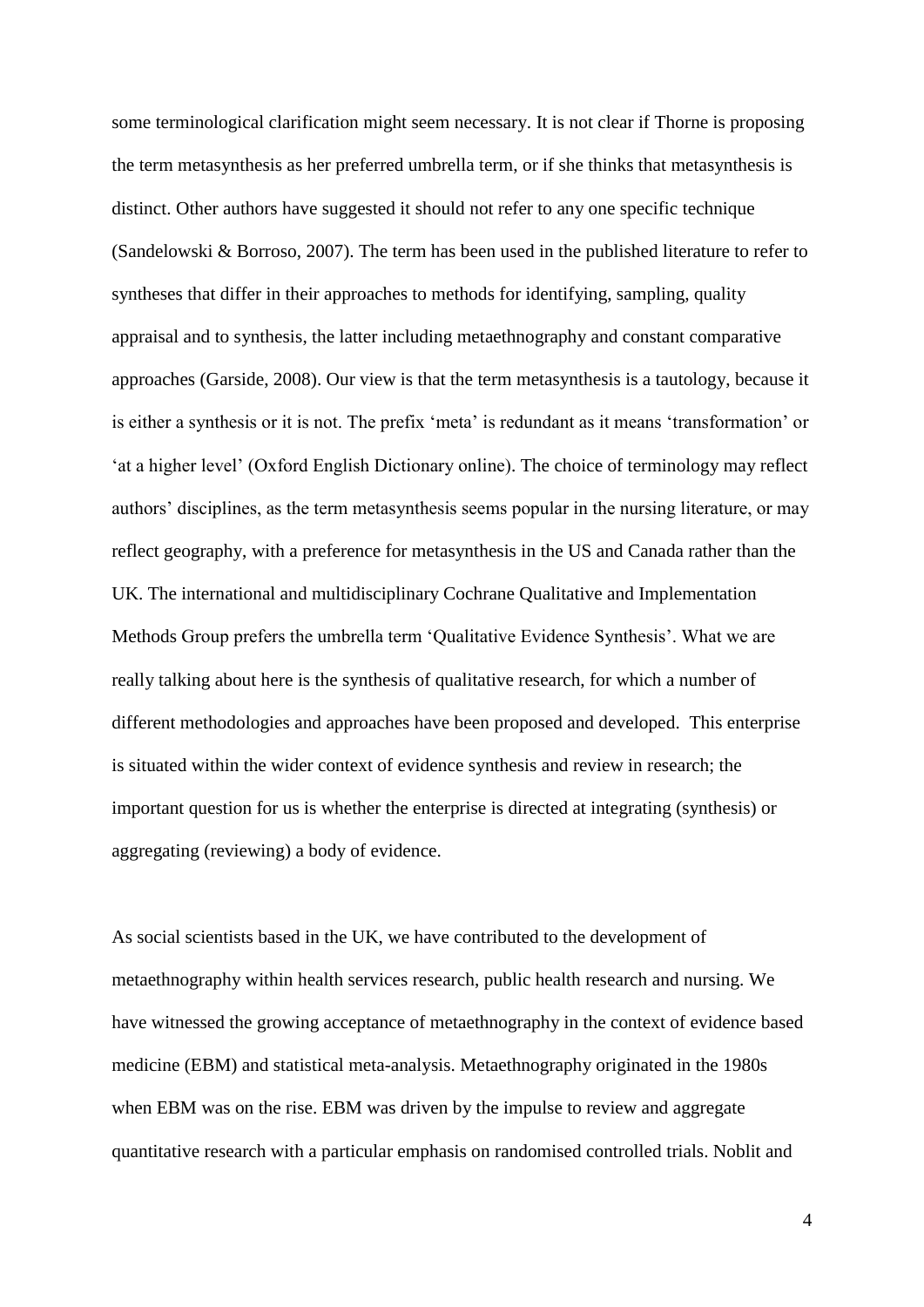Hare (1988) were cognisant of Cochrane and meta-analysis but realised that qualitative research could not just mimic the quantitative process; it needed its own distinctive interpretive approach. The problem for qualitative researchers is, and was, that many of us were having conversations with clinicians, decision makers and policymakers who did not take the results of qualitative research seriously because of the 'small n' problem and 'anecdotal' critique. At the same time researchers and policy makers placed greater emphasis on (quantitative) systematic reviews. In this context, well conducted systematic reviews of qualitative research provide the opportunity to inform policy and practice; decision makers will have confidence in the findings if they are satisfied that the processes are systematic and transparent. Those of us conducting meta-ethnographies need to demonstrate that our methodology is robust, while at the same time ensuring that the quality of the qualitative synthesis is not sacrificed to conformity to technical checklists or guidelines. Metaethnography has provided a firmer basis for claims about evidence, and has indeed been cited by policy makers (for example Pound, Britten, Morgan, Yardley, Pope, Daker-White, & Campbell, 2005 cited by the NICE guidelines on Medicines adherence, 2009).

Recognising the importance of labels, particularly in relation to 'capture' by electronic search terms, we are aware that some authors have made strategic choices about the terms used in their articles. A notable example was Gene Feder's article about domestic violence which deliberately used the term meta-analysis which was more familiar to medical audiences (Feder, Hutson, Ramsay & Taket, 2006). The labels we apply reflect editorial and disciplinary stances, and the choices made can increase the chance that an article will be captured by electronic searches and thus become visible. It is probably too late to attempt terminological clarification or impose consistency across the whole field but it is worth recognising the reasons for competing nomenclature. For the purposes of this article we use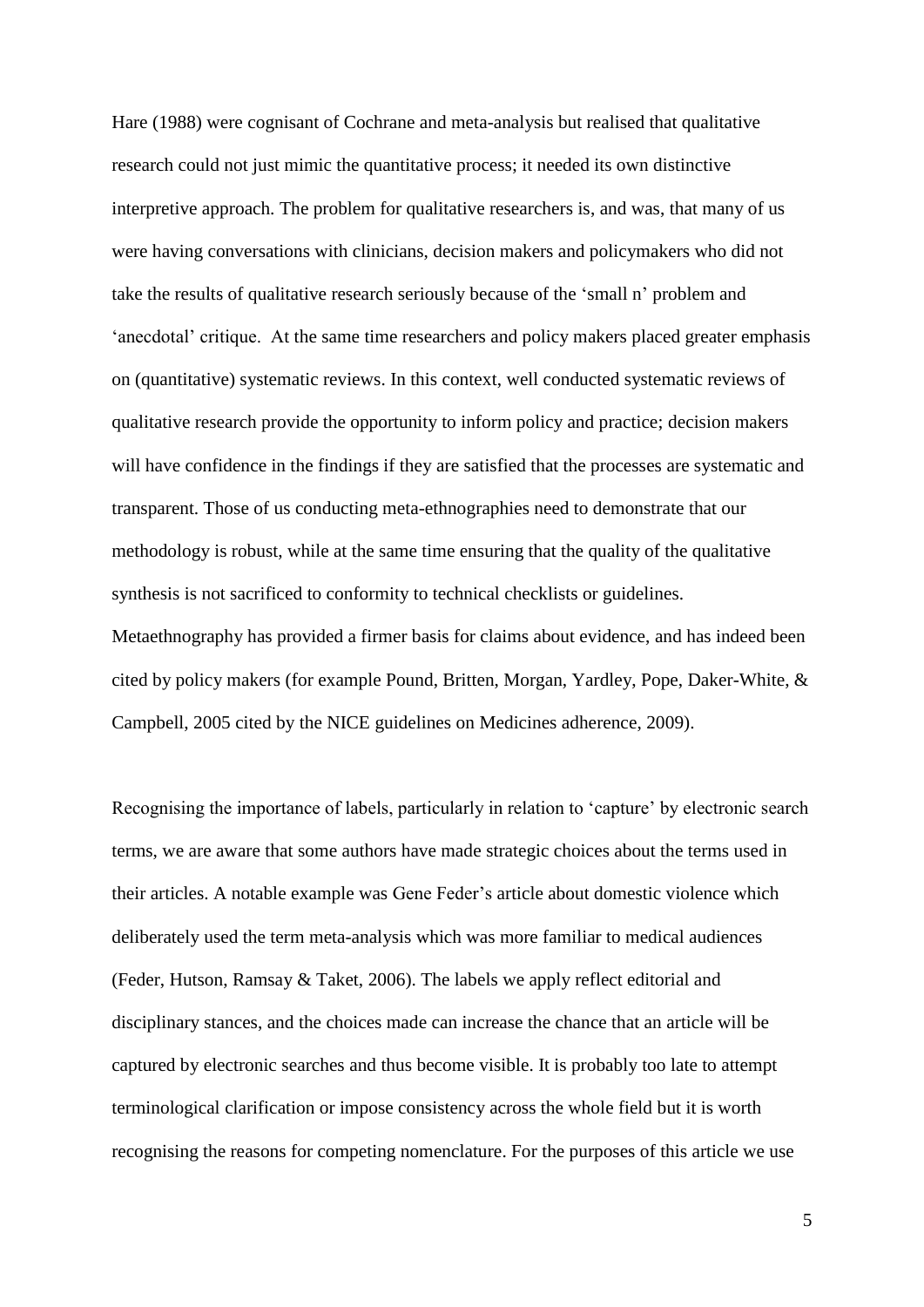the generic term 'qualitative synthesis' to refer to the synthesis of qualitative research using a range of synthesis methods, so that we can discuss issues encountered in this field as a whole.

#### **Literature searching and sampling**

Thorne is critical of exhaustive search strategies followed by noise reduction, which is the approach disseminated by the Cochrane Collaboration and others, and mimics systematic review searching approaches for quantitative studies. Policy makers who are commissioning reviews may insist on exhaustive database searches for fear of missing vital evidence, and possibly through lack of appreciation of other searching techniques. Lorenc, Pearson, Jamal, Cooper & Garside (2012) have shown that comprehensive search strategies may not be the best way of identifying articles for qualitative systematic reviews. To use this quintessential quantitative method for qualitative syntheses is rather like using random sampling in a primary qualitative study - it is possible but essentially pointless. However in the absence of other tested and accepted search strategies, authors are likely to follow the well-trodden Cochrane path for fear of having their work rejected by editors and reviewers.

However the rationale for searching, and indeed for synthesis itself, is the lack of citation of earlier studies and apparent reinventing of the wheel. Britten, Campbell, Pope, Donovan, Morgan & Pill (2002), in their worked example of using metaethnography to synthesize qualitative health research, argued that metaethnography could address the lack of citation of earlier studies. Their two subsequent syntheses showed that this was in fact the case (Campbell et al., 2003, Pound et al., 2005). Lack of citation leads to unhelpful repetition with little cumulative learning or development of concepts and theory. Even the most well-read authors or teams will not know about all the potentially relevant research in their own fields.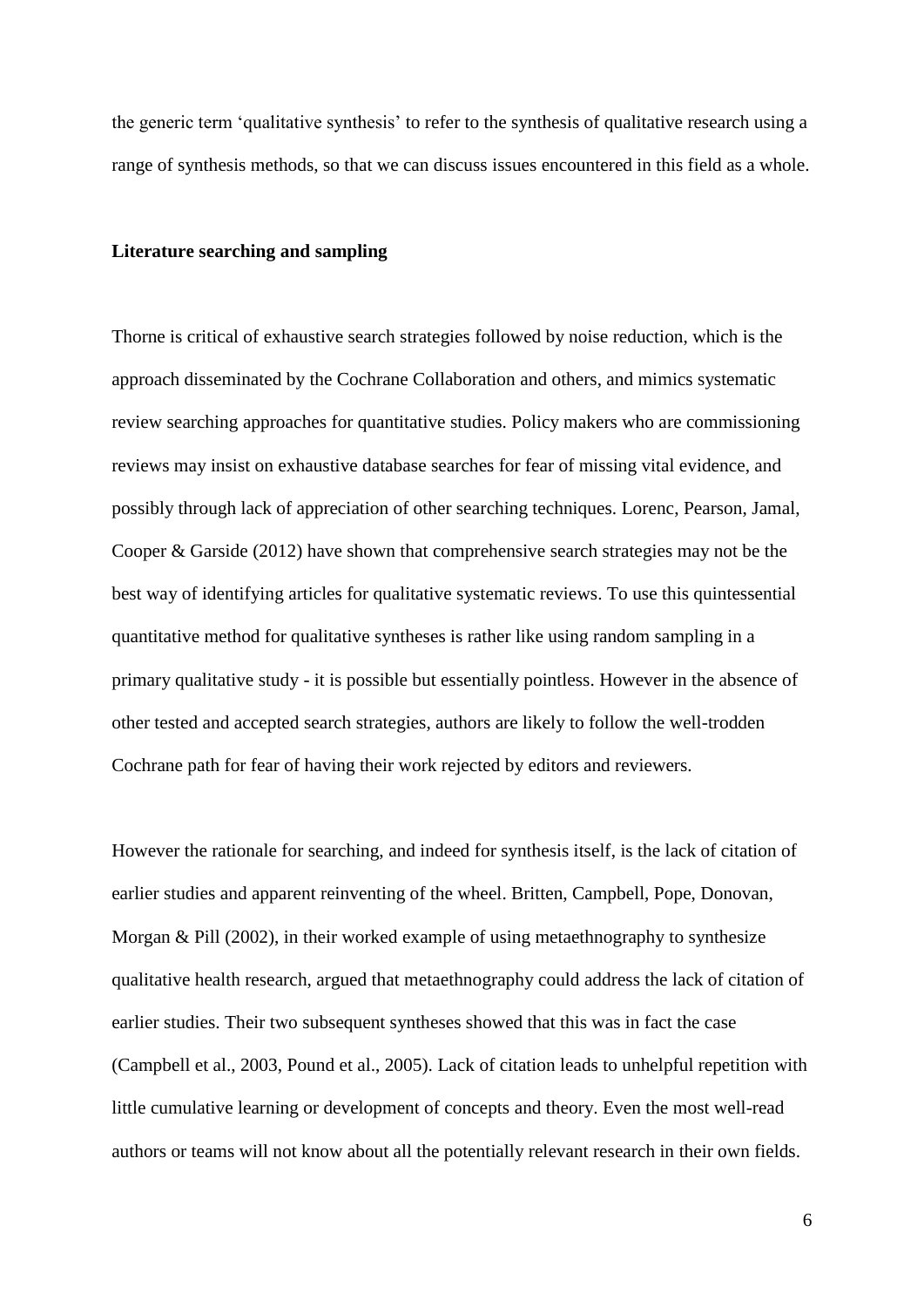The point of systematic searching is to help overcome this problem. In addition, qualitative synthesis often seeks precisely to identify and synthesize findings from across disciplinary and methodological boundaries. It is even more unlikely that psychologists will cite sociologists, or vice versa, even though they may be studying very similar phenomena of interest. Despite their differences, researchers from different disciplines may identify similar thematic or conceptual findings. We suggest that perhaps a key benefit of metaethnography as a method of synthesis is that it can translate findings between concepts arising from different disciplines, although this is not always possible. For example, the synthesis by Moore et al. (2016) of interventions to treat attention-deficit/hyperactivity disorder used concepts of stigma to expand understandings from the educational literature.

Thorne is also critical of the imprecision of electronic searching and searches which retrieve literally thousands of studies. However this isn't a problem in itself if it identifies relevant studies which otherwise would be overlooked. The problem is rather about devising more appropriate search strategies for particular kinds of review, which one of us (Chris Cooper) is exploring as part of his PhD research (which is entitled 'Improving literature searching in non-standard systematic reviews'*)*.

Some of the issues with this kind of searching are technical. Electronic database searching for qualitative studies is less efficient than searching for randomised controlled trials (RCTs) for a number of reasons. For example, databases have been slow to index qualitative research in their MESH headings (see MEDLINE) , and many qualitative journals have different criteria for titles and abstracts including not having structured abstracts and a preference for creative and intriguing phrases in composing a title, rather than the purely descriptive. These make designing precise terminology for search strategies difficult. It is also not a problem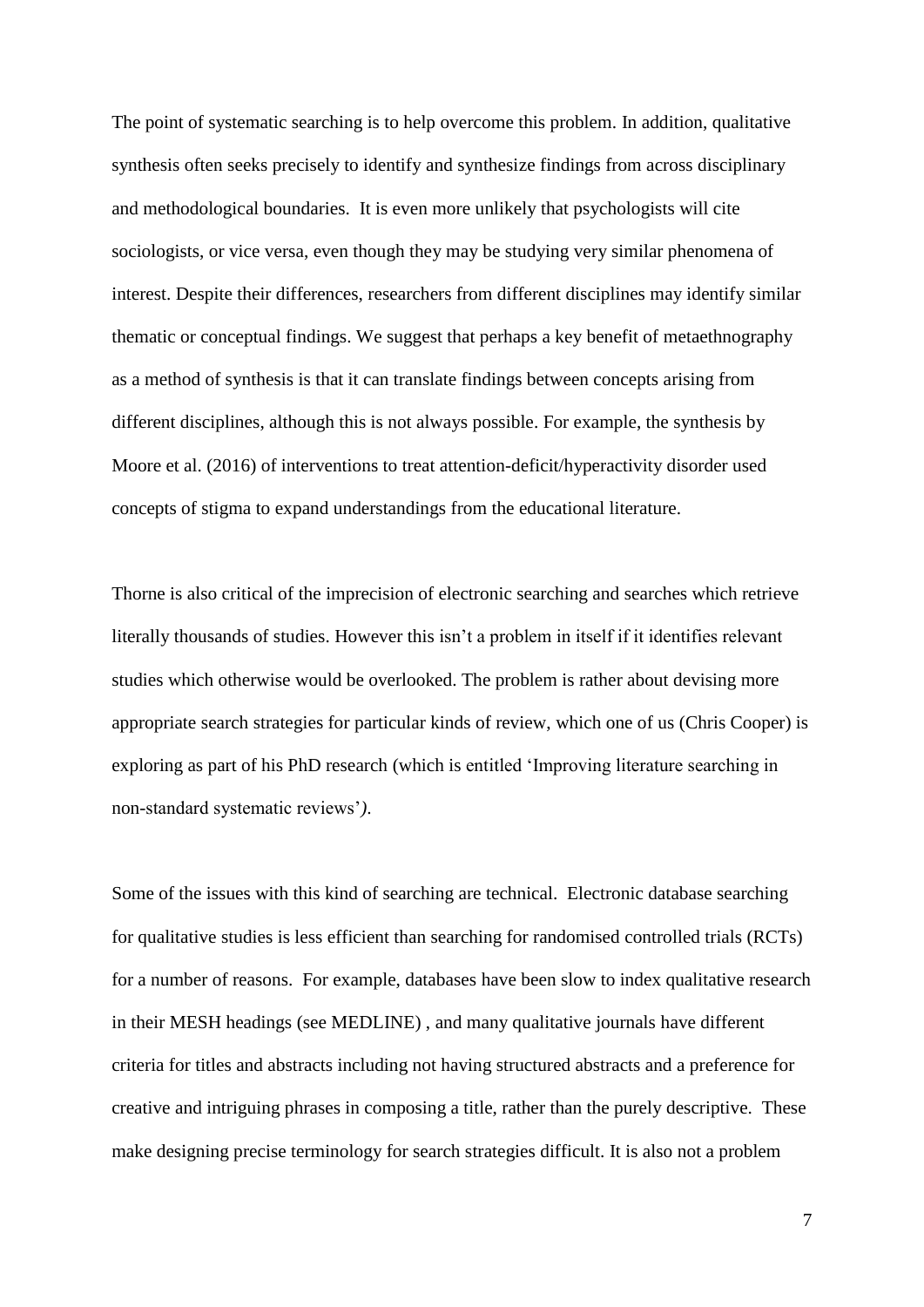unique to reviews of qualitative research. Public health reviews of complex interventions, which may expand the quantitative evidence base beyond RCTs, often encounter similar problems of volume.

Other approaches are typically characterised as "supplementary" to searches of electronic databases. These include citation chasing, although limitations of this are noted above; expert author contact, and other, more traditional approaches to identifying key articles, such as reading the indexes of key journals or looking at books of a particular class mark in the library (Campbell et al., 2012). However we don't really know what the impact of these methods is in terms of more efficient identification of relevant research, although this is what Chris Cooper's thesis is exploring. And, perhaps most importantly, we don't know what the impact of missing studies will be on the subsequent synthesis.

Related to this, there is little consensus about sample size: how many articles are needed for a credible or feasible synthesis? While there is some consensus that too many articles may produce "gross generalisations" (Paterson, Thorne, Canam & Jillings, 2001) and "trite conclusions" (Noblit & Hare, 1988), the numbers proposed as "too many" range from more than six (Dixon-Woods et al., 2001) to 100 (Thorne et al., 2002). To deal with the problem of unmanageable numbers of retrieved articles, qualitative synthesizers have used other sampling strategies taken from primary qualitative research, such as purposive and deliberative sampling. The driving logic has never been to have all possible scenarios available for study, rather the goal is to find out what is interesting in the scenarios we have, and what they offer. There is also the question of what the studies seen as procedurally or analytically weak add to the synthesis. They are a bit like the slightly boring interview that doesn't add anything startling but can add weight to a theme or concept we are developing.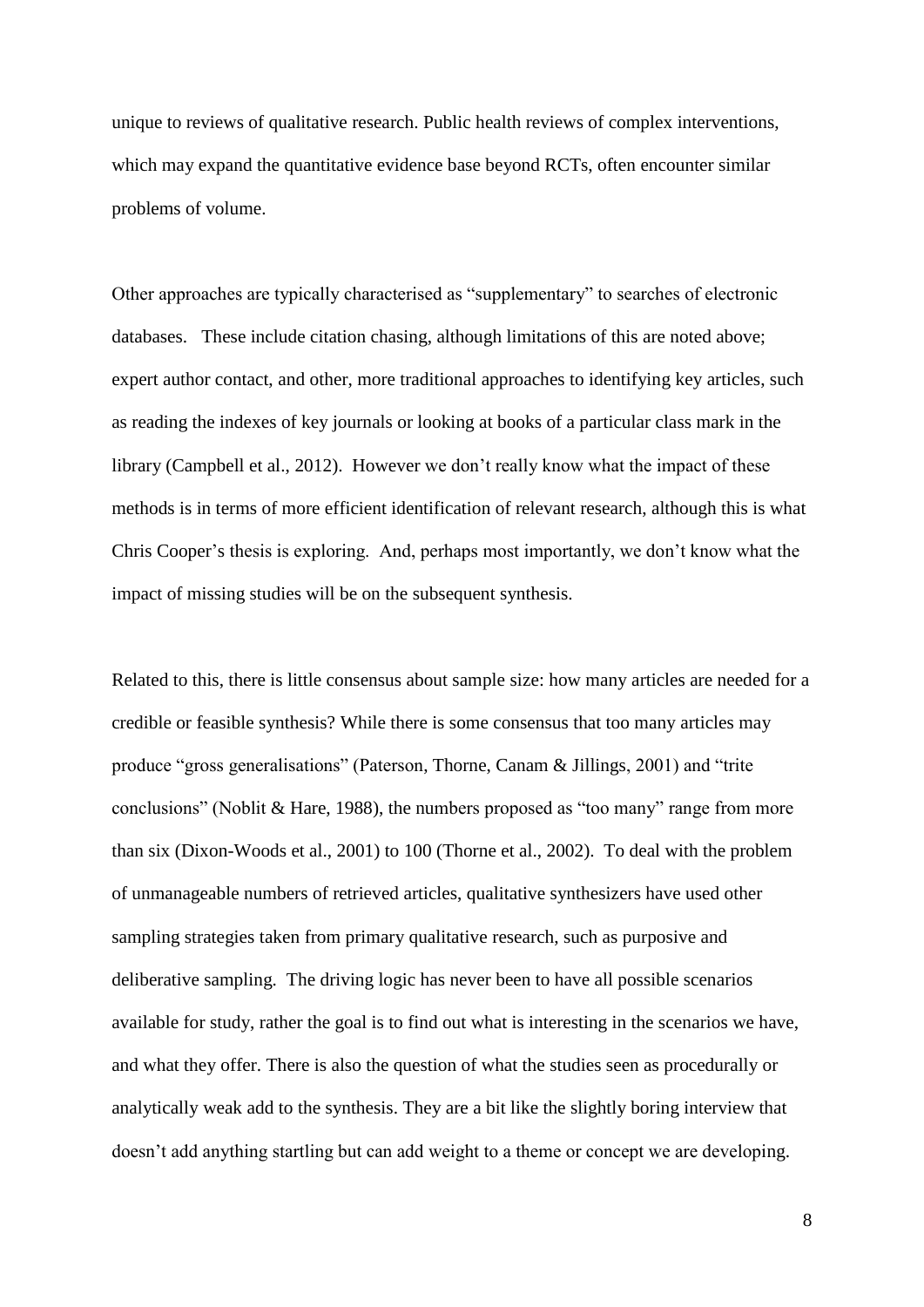Malpass et al. (2009) distinguished between Key Papers (KP), Satisfactory Papers (SAT), reviewer uncertain (?), irrelevant papers (IRR) and fatally flawed papers (FF). They found that the results of their synthesis were unchanged by restricting the sample to Key Papers. If we are to propose these approaches, we may need to convince policy makers that they are appropriate, as policy makers are often primed to consider the "weight" of evidence in terms of the number of supporting articles. Approaches such as CERQual (Lewin et al., 2016), adopted by policy makers such as WHO and NICE, try to mitigate this by considering aspects of adequacy, methodological quality, relevance and coherence of data contributing to synthesised findings.

### **Quality of primary studies and of syntheses**

Doing a systematic search usually captures many small scale descriptive studies with little analytical or theoretical aspiration; these studies may entrench 'stereotypic disparaging attitudes' that Thorne refers to about qualitative research in general. Thorne's article reminds us that what is true of primary studies is now increasingly true of syntheses, in the form of the 'quick and dirty technical reports' described as the products of qualitative metasynthesis that she refers to . This is similar to the 'bumper sticker' (Frost, Garside, Cooper & Britten, 2016) problem in which poorly conceived and conducted 'grounded theory' studies cite Glaser and Strauss (1967) although the authors clearly have little idea what grounded theory is. Both primary qualitative studies and qualitative syntheses need to move beyond description and towards theory and explanation; the challenge is the same. Clearly the quality of any synthesis is dependent on the quality of the primary studies it aims to synthesize, and it is harder to produce an interpretive synthesis on the back of a series of descriptive primary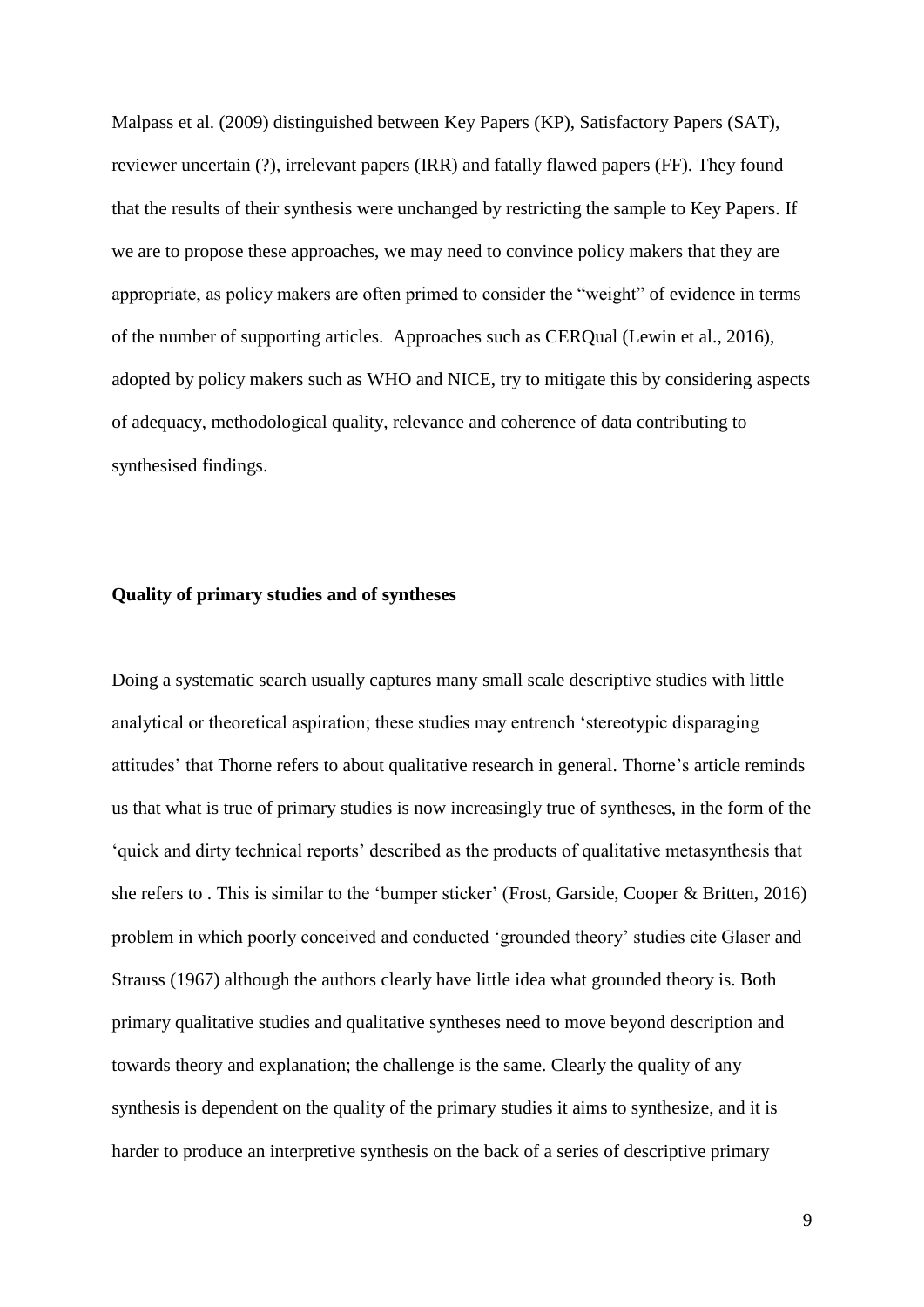studies. One rather depressing aspect of comprehensive literature searching is the realization of how much poor quality qualitative research is out there: purely descriptive research, sometimes conducted by those with little training in qualitative methods, with little or no conceptualization.

This raises the question of the expertise required to conduct both primary qualitative research and qualitative synthesis. Thorne (2017, p. 9) notes that 'qualitative metasynthesis was sufficiently complicated as to require a team of researchers, ideally possessed of deep experiential knowledge of a wide range of qualitative methods' and with varied interpretative repertoires. It also points to the need for expert reviewers with sufficient understanding of qualitative synthesis, who are known and accessible to the relevant journal editors in different disciplines.

In addition to conducting qualitative syntheses, we have also run training courses in metaethnography, which have shown us some of the difficulties encountered by novices. In asking students to carry out group exercises using published articles, an early stumbling block is the difference between themes and concepts. There are no easy definitions, but we encourage students to identify concepts on the basis of their explanatory power or analytical depth. Students easily drift away from the text and into their own interpretations, particularly if they are familiar with the subject matter. As teachers, we emphasise the distinctions between first order (respondents') themes and concepts, second order (authors') themes and concepts, and third order (synthesizers') themes and concepts. Students have to learn to be disciplined about the sources of the data they are working with. They often find it hard to discern authors' interpretations, even if they are present in the text. Students also need to learn to question the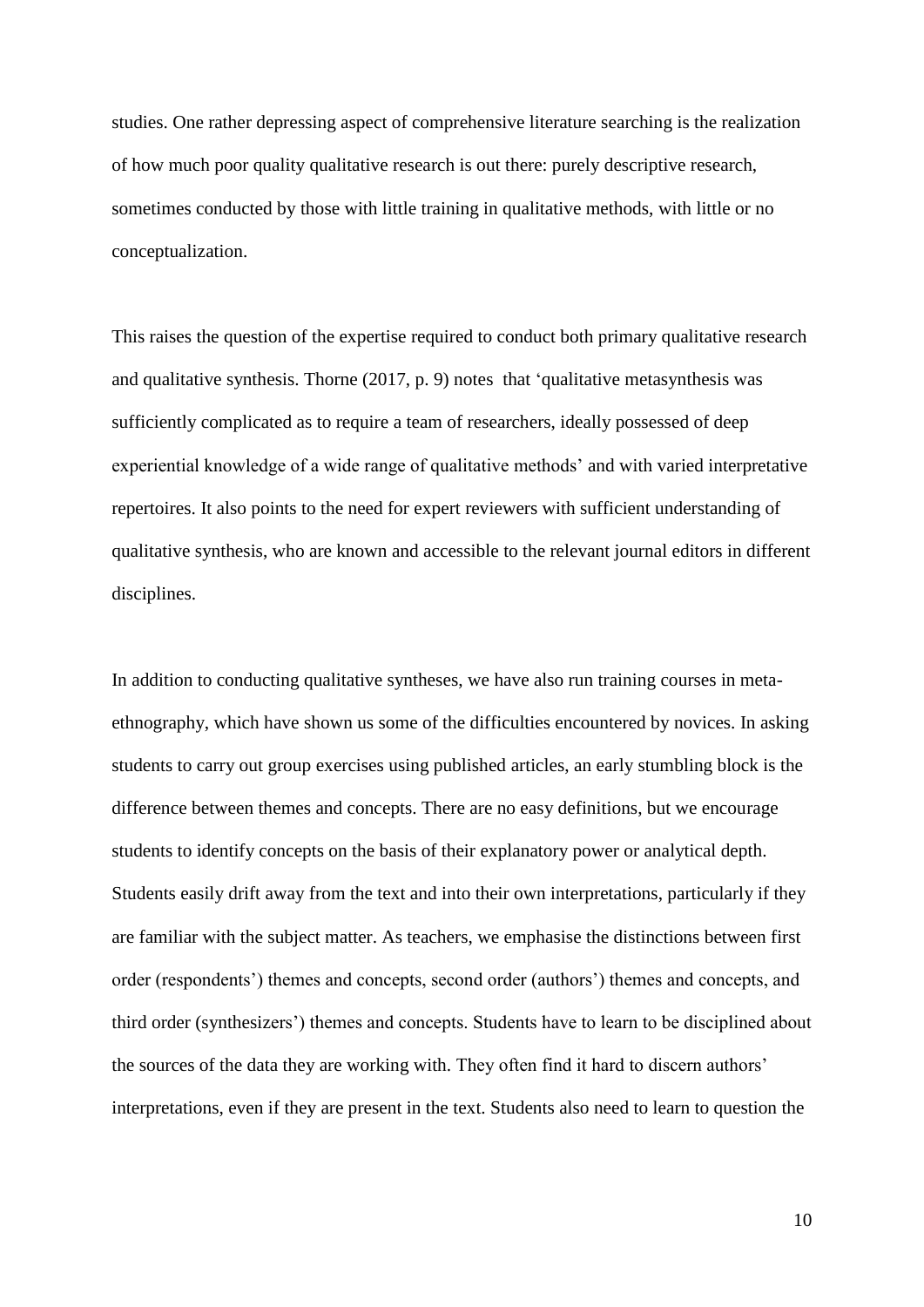claimed theoretical approaches in primary studies, which can be very misleading but also confusing for novices.

Critics have noted that qualitative syntheses tend to report commonalities, and that reports of meta-ethnographies tend to produce reciprocal translations and lines of argument rather than refutational syntheses. It may be that the translational approach pushes synthesizers towards inclusion, in much the same way that negative or deviant cases often get incorporated in analyses, as we broaden theory to include them. It may also stem from Noblit and Hare's observation that "When ethnographies are about essentially different things, there is little reason to attempt to synthesize them." (Noblit & Hare, 1988, p. 38). People may have conflated this with refutation, but it is akin to publishing only 'positive findings' and skews learning and innovation. All this can lead to an inherent conservatism.

Thorne notes the lack of consideration of chronology and temporality, although some qualitative syntheses have attempted to do this by only including longitudinal studies (Frost, Garside, Cooper & Britten, 2014). The use of an early 'index paper' (Campbell et al., 2003), where appropriate, may be one way of trying to examine the development of ideas over time. Those conducting meta-narratives have also traced the influence of key thinkers and/or ideas over time (Greenhalgh, Robert, Macfarlane, Bate, Kyriakidou & Peacock, 2005). However Thorne (2017) notes that the dominance of earlier scholars can shape the research questions and study designs of subsequent researchers which may also militate against new ideas or concepts which seem to go against the accepted grain. Related to this is the question of updating qualitative syntheses, something well established in meta-analysis but not so far explored in relation to qualitative methods (France, Ring, Thomas, Noyes, Maxwell & Jepson, 2014).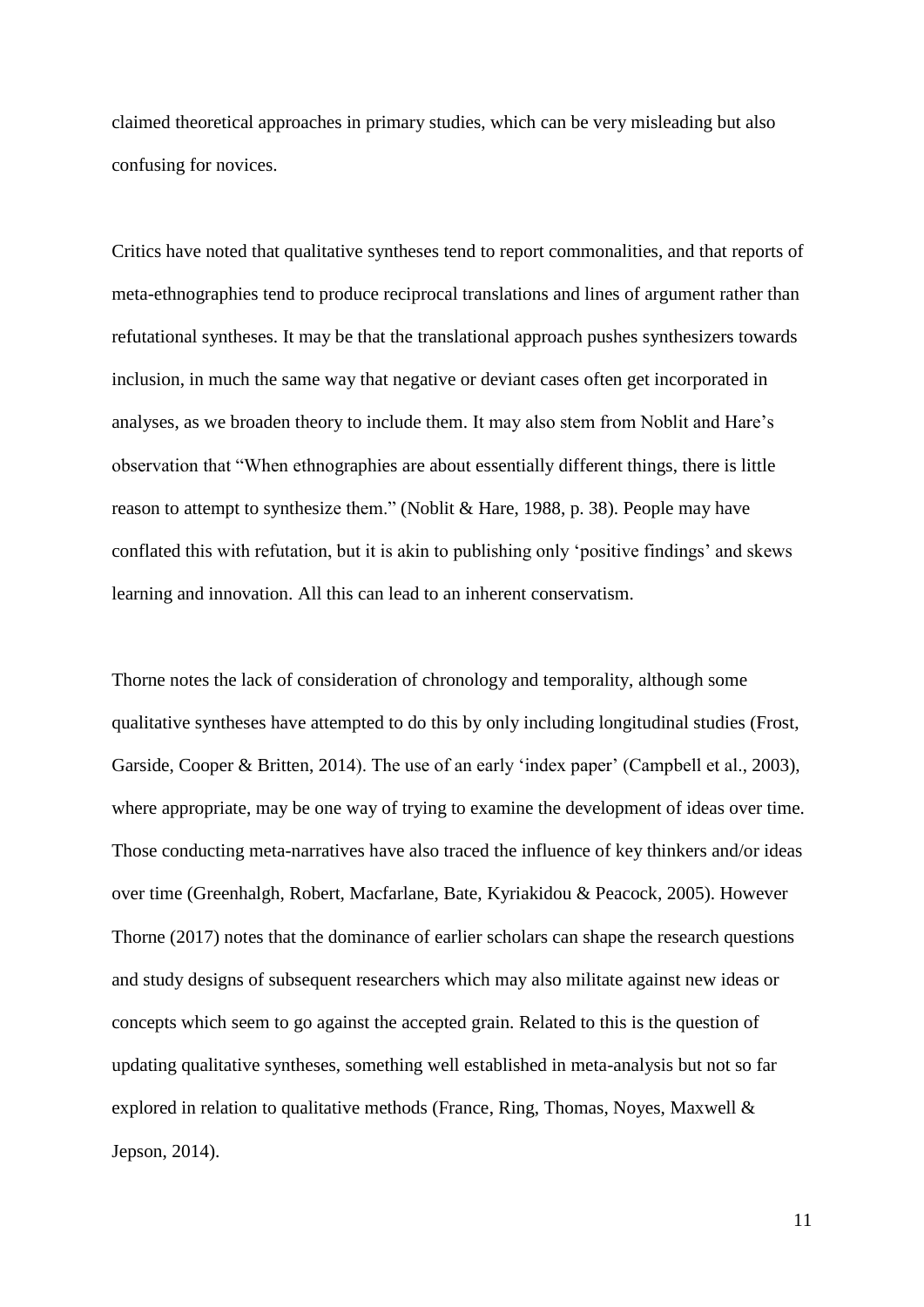Noblit reminds us that synthesizers are working with researchers' interpretations and that our shared backgrounds as educated members of the middle class may blind us to inequality, dissent and oppression (Noblit, 2016). In addition to needing a team to synthesize, there has also been the suggestion that teams need to encompass multi disciplines (Paterson et al., 2001) so that at least those with different perspectives and theoretical traditions can work on the synthesis. In health care, Noblit (2016) asks us if we privilege the views of professionals or of patients. Even when the focus is on patients' perspectives, researchers may recruit and represent the views of middle class participants more like themselves than marginalised or 'hard to recruit/seldom heard' populations.

All of this suggests that those engaged in synthesis need to pay more attention to articles that don't appear to fit, to ensure that we are not omitting studies which might challenge our thinking. In the metaethnography about experiences of diabetes published by Campbell et al. (2003), one article was omitted because the authors felt that the analysis was not informed by any recognizable qualitative methodology, and it proved difficult to translate the findings from this article into the others. Britten and Pope (2012) found something similar in their worked example about medicine taking for asthma, with an article based on a different theoretical framework than the others. It seems that there are barriers to translating findings across some disciplines. There may be methodological barriers also: Garside's (2008) synthesis found a refutational article generated from an observational study rather than an interview study. We need to build on synthesis approaches that can take into account the nature of the research and its traditions and overcome these kinds of challenges (Paterson et al., 2001).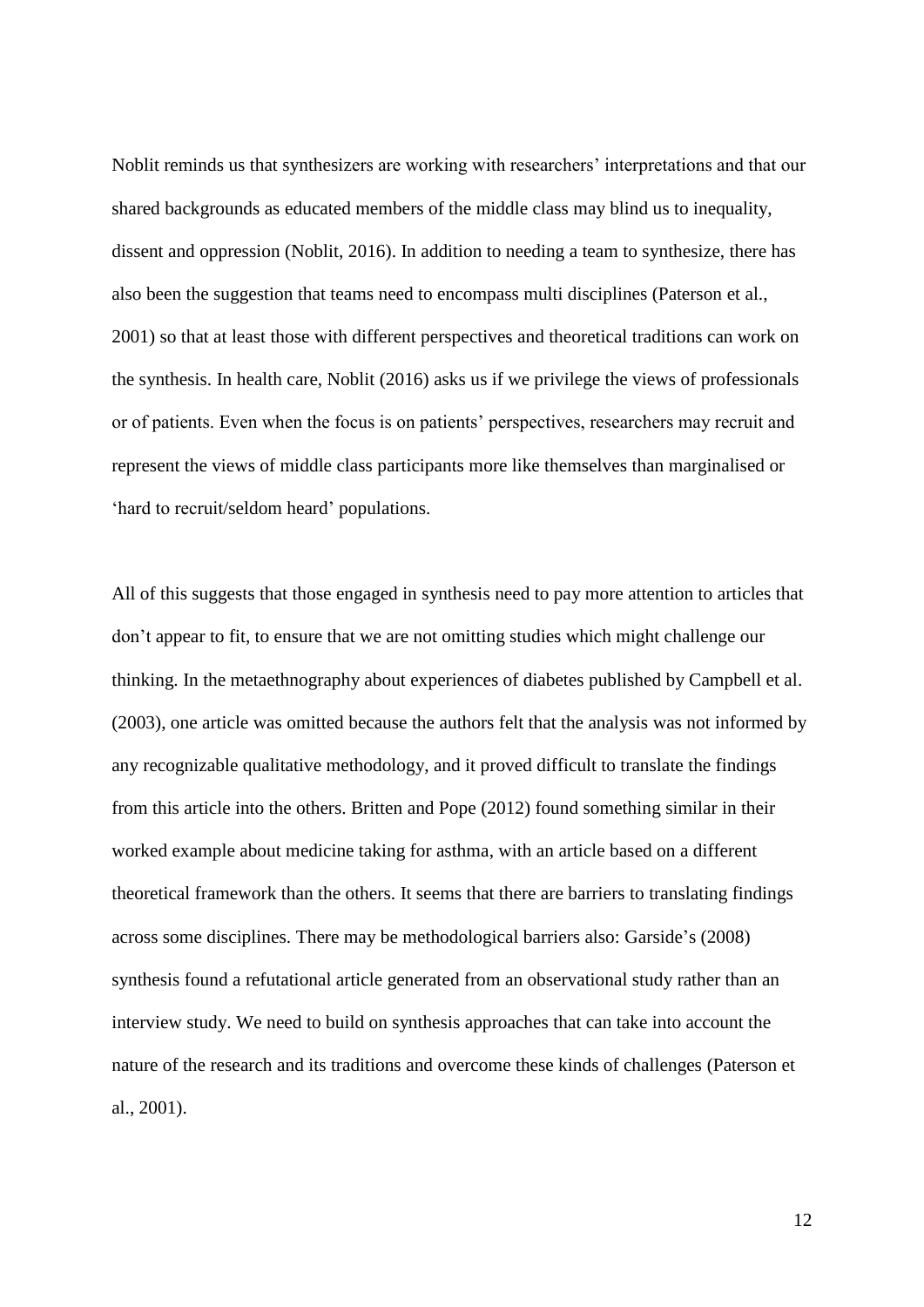France et al. (2014) have argued the need for guidelines, and their NIHR funded eMERGe project is in the process of producing reporting guidelines for metaethnography *[\(http://emergeproject.org](http://emergeproject.org/)*). Thorne notes the problematic assumption that reporting standards can serve as a proxy for quality criteria. It may be the case that reporting guidelines nevertheless drive better quality even though they do not in themselves represent quality. Although the value of a synthesis lies in the quality of its interpretation, it is much easier to monitor the steps in a process and become fixated on checklists at the expense of content. This speaks to the kind of a rationalisation described so well by Max Weber (Kalberg, 1980), and latterly by George Ritzer (2008) as 'McDonalidisation' measured by increasing standardization, control, and codification directed towards efficiency. However there is also a need to be pragmatic; in a policy making arena, decision makers are asking whether they can be confident to make decisions based on the findings of syntheses. There needs to be a balance between agreements about which technical aspects of the process should be reported to facilitate this, to allow qualitative research to be influential in practice, as well as in theoretical understanding. However, there are risks. The CERQual (Lewin et al., 2015) approach has so far only been applied to more descriptive qualitative synthesis findings, potentially further marginalising conceptually rich syntheses*.*

It seems more helpful to consider the quality of a synthesis by examining the synthetic research products, based on questions about any underlying or explicit theoretical or conceptual model. The vital first question would be 'is this really synthesis?'; many of the so called qualitative syntheses merely produce a list of themes in much the same way as descriptive primary studies do, and stop there. As qualitative researchers (both primary researchers and synthesizers) we need to make sense of our data, and not just describe them. This requires analysis, interpretation and, very often, engagement with social theory. These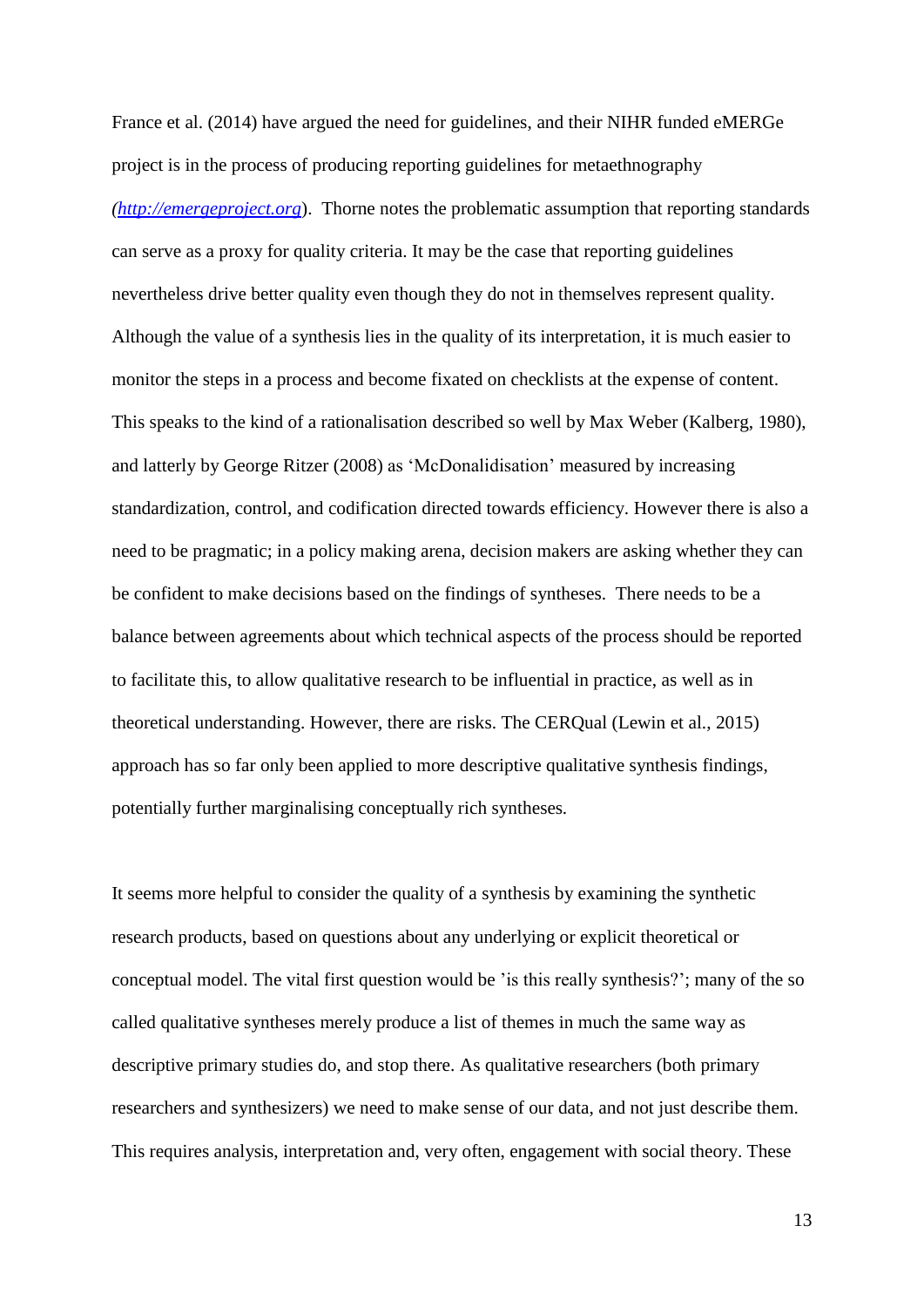are creative processes not reducible to checklists. The notion and definition of a synthesis product could be explored. Published syntheses have generated a range of synthesis products including verbal lines of argument, explanatory models and diagrams, experiential trajectories (Malpass et al., 2009) and new concepts. It is very likely that the range of synthesis products will increase over time. The next question would be whether the synthesis provides a new understanding or new interpretation or a new storyline. France et al. (2014) found that, in 32 meta-ethnographies they examined, only 12 seemed to have produced a new interpretation. A good example of added value is the metaethnography of patients' experiences of antidepressants which proposed a new conceptual model with clear implications for practitioners, on the basis of 'decisive junctures' in patients' illness and treatment journeys (Malpass et al., 2009). This synthesis thus provided new insights for those interested in the sociology of mental health as well as for practitioners and policy makers.

# **Conclusion**

In concluding her article, Thorne (2017) recommends the creation of terminological consistency. While a laudable aim, we do not agree that the term metasynthesis is a suitable umbrella term that will unite practitioners in this field. Rather we argue for the importance of clarity about which methods are being used, and for editors and reviewers to ensure that synthesizers have done what they have claimed to do (eliminating the bumper sticker problem). Synthesizers often need to be creative in responding to the particular challenges they face, while remaining rigorous and systematic, to avoid thickening the meta-soup (Thorne, Jensen, Kearney, Noblit & Sandelowski, 2004). There needs to be more appropriate and critical appraisal of the products of syntheses, without resorting to the naïve and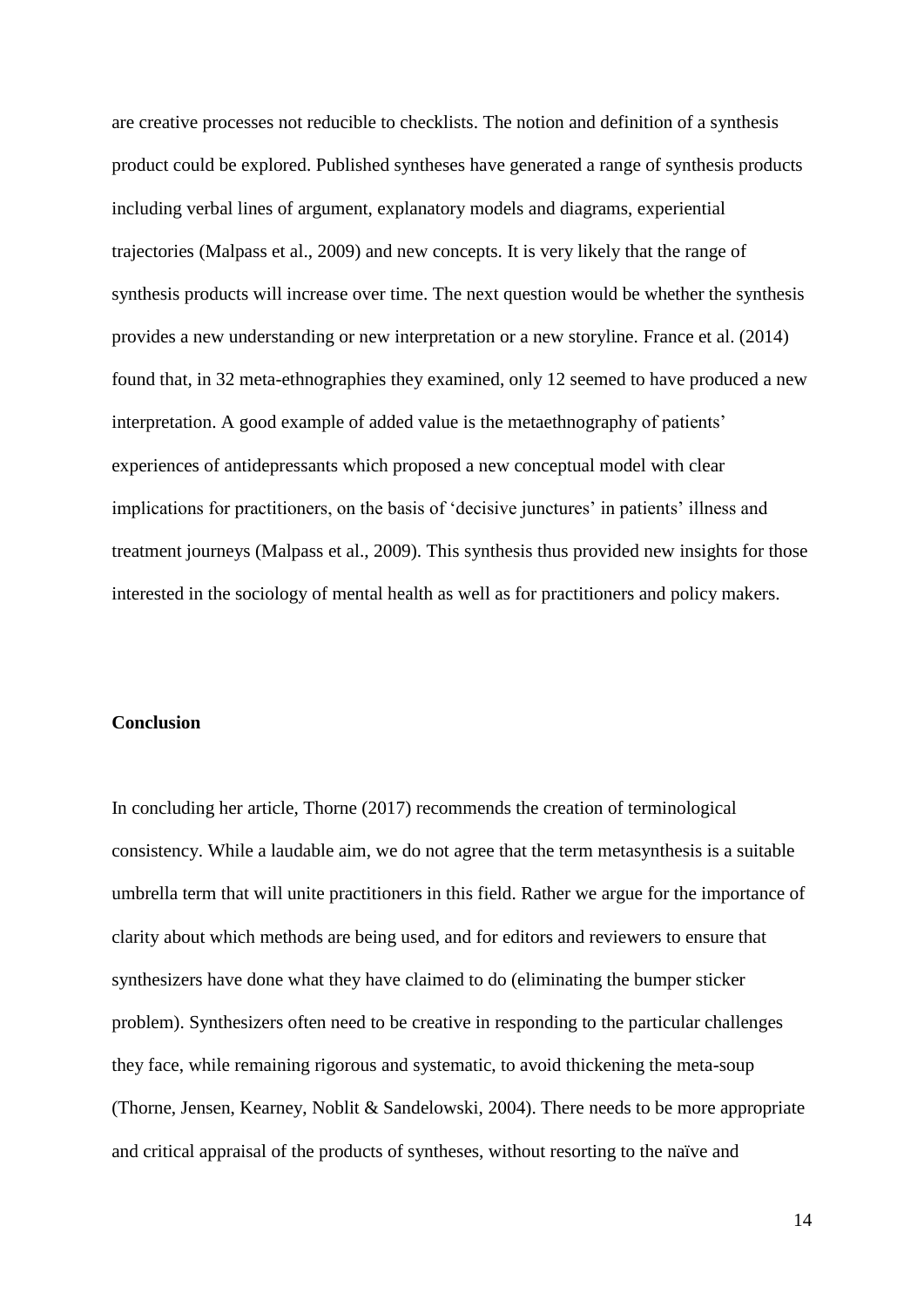simplistic application of checklists. Aguinaldo (2004) suggests that we should move away from a one-size-fits-all approach, asking "what is this research valid for?" rather than "is this research valid?" We have also argued that assessment of whether technical aspects of study design have been reported should be made separately from considering issues of trustworthiness and theoretical development (Garside, 2014). In some contexts, more aggregative thematic syntheses may provide a useful summary of the state of the research on a particular topic, which could be useful for researchers and policy makers to understand what has already been done and to see gaps and opportunities to be filled. However we need to tackle the greater challenge of encouraging thoughtful reflection and in depth qualitative analysis and interpretation, leading to integration rather than aggregation. Those doing syntheses need to strive to expand our understanding of the world by building on what came before but without being stifled by it. For all of us, primary qualitative researchers and synthesizers of qualitative research, the key question is to improve the quality of qualitative analysis. In doing so, we can better meet the needs of the different audiences for our work. Health care practitioners may prefer a descriptive approach to help with the practical challenges of their work rather than theory; policy makers require robust and trustworthy reviews to inform policy decisions; social scientists are interested in the cumulative development of social theory and the development of reliable and trustworthy methods.

The problems that beset qualitative synthesis derive from a much deeper problem about poor scholarship. We can only agree with Noblit's conclusion that 'metaethnography [and we would add, other forms of qualitative synthesis] can ask much more of us as scholars than is the current practice' (Noblit, 2016, p. 17).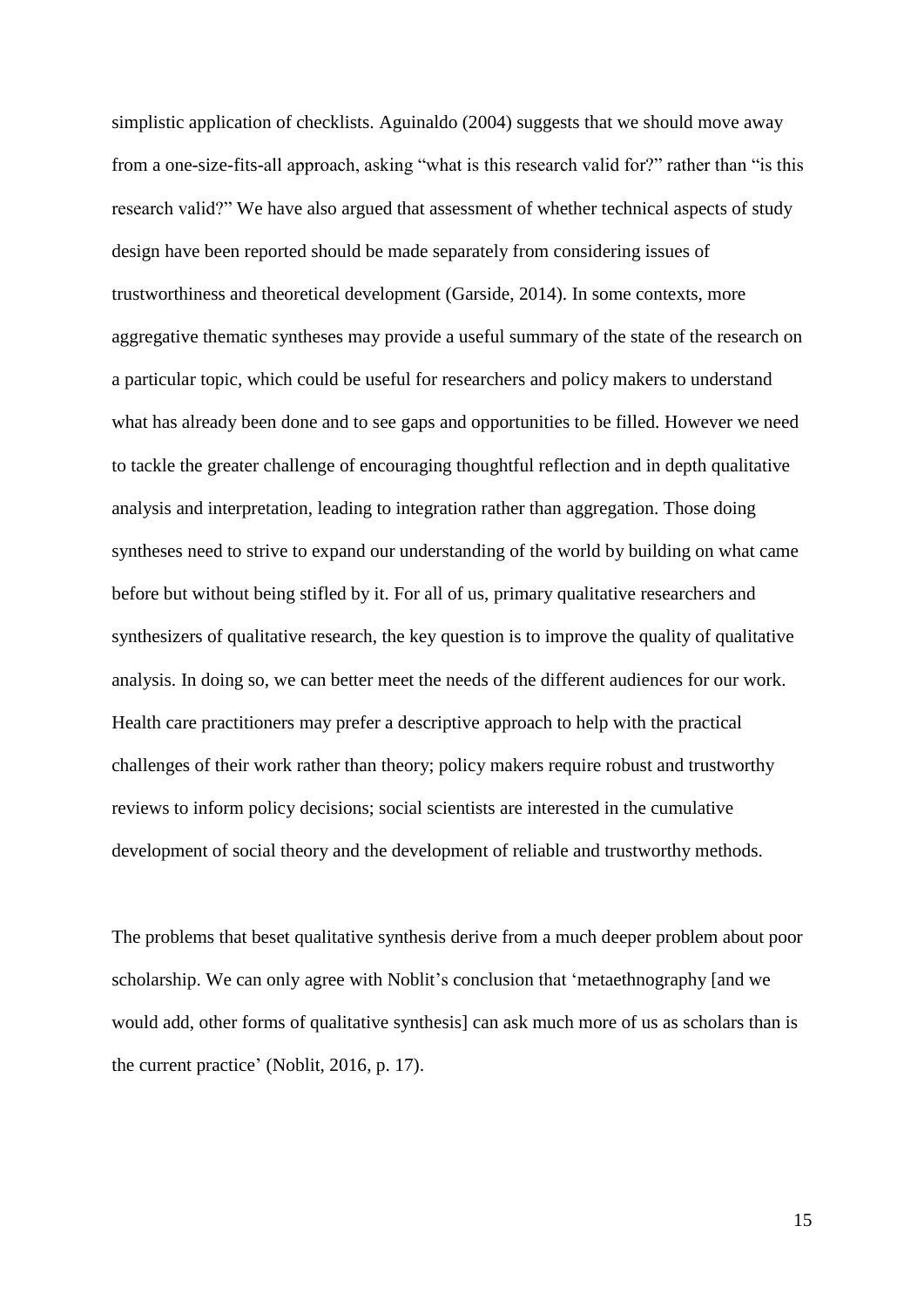## **References**

Aguinaldo, J.P. (2004). Rethinking Validity in Qualitative Research from a Social Constructionist Perspective: From "Is this valid research?" to "What is this research valid for?". The Qualitative Report, 9, 127-136.

Britten, N., Campbell, R., Pope, C., Donovan, J., Morgan, M., & Pill, R. (2002). Using metaethnography to synthesise qualitative research: a worked example. Journal of Health Services Research and Policy*; 7,* 209-215.

Britten, N., & Pope, C. (2012). Medicine taking for asthma: a worked example of metaethnography. In Hannes, K., Lockwood, C. (eds)*.* Synthesizing qualitative research: choosing the right approach (pp. 41-57)*.* Oxford, UK: BMJ Books, John Wiley & Sons Ltd.

Campbell, R., Pound, P., Pope, C., Britten, N., Pill, R., Morgan, M., & Donovan, J. (2003). Evaluating meta-ethnography: a synthesis of qualitative research on lay experiences of diabetes and diabetes care. Social Science and Medicine*;* 56: 671-684.

Campbell, R., Pound, P., Morgan, M., Daker-White, G., Britten, N., Pill, R., Yardley, L., Pope, C., & Donovan, J. (2012) Evaluating meta-ethnography: systematic analysis and synthesis of qualitative research. Health Technology Assessment*,* 15, 43:1-164.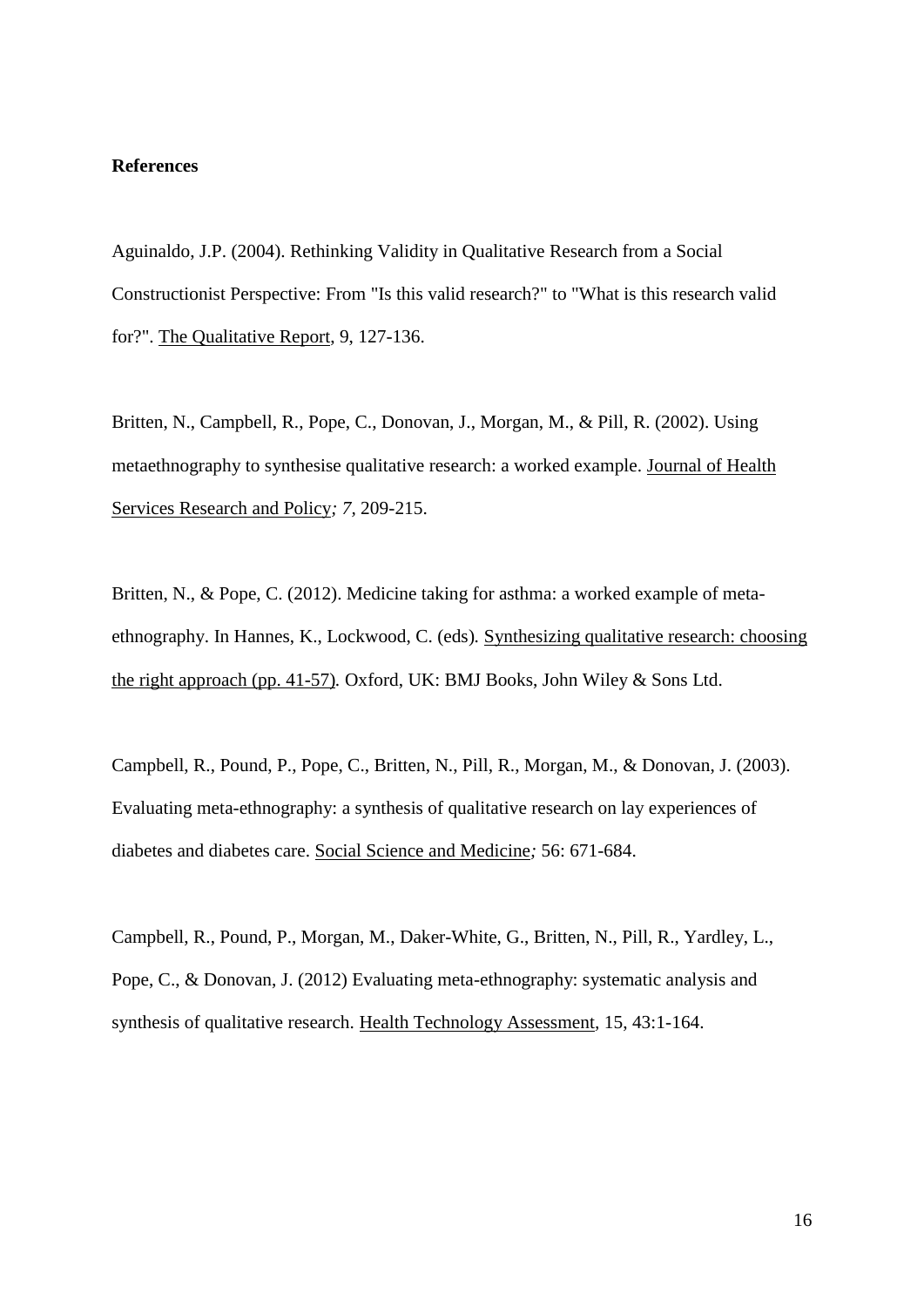Dixon-Woods, M., Fitzpatrick, R., & Roberts, K. (2001). Including qualitative research in systematic reviews: opportunities and problems. Journal of Evaluation in Clinical Practice, 7, 125-133.

Feder, G. S., Hutson, M., Ramsay, J., & Taket, A. (2006). Women Exposed to Intimate Partner Violence: Expectations and Experiences When They Encounter Health Care Professionals: A Meta-analysis of Qualitative Studies. Archives of Internal Medicine. 166(1), 22-37.

France, E. F., Ring, N., Thomas, R., Noyes, J., Maxwell, M., & Jepson, R. (2014). A methodological systematic review of what's wrong with metaethnography reporting. BMC Medical Research Methodology*.* 14, 119 doi:10.1186/1471-2288-14-119

Frost, J., Garside, R., Cooper, C., & Britten, N. (2014). A qualitative synthesis of diabetes self-management strategies for long term medical outcomes and quality of life in the UK. BMC Health Services Research*.* 14(1), 348.

Frost, J., Garside, R., Cooper, C., & Britten, N. (2016). Meta-Study as Diagnostic: Toward Content Over Form in Qualitative Synthesis. Qualitative Health Research*.* 26, 307-319.

Garside, R. (2008) A comparison of methods for the systematic review of qualitative research: two examples using metaethnography and meta-study. PhD thesis, Peninsula Medical School, Universities of Exeter and Plymouth.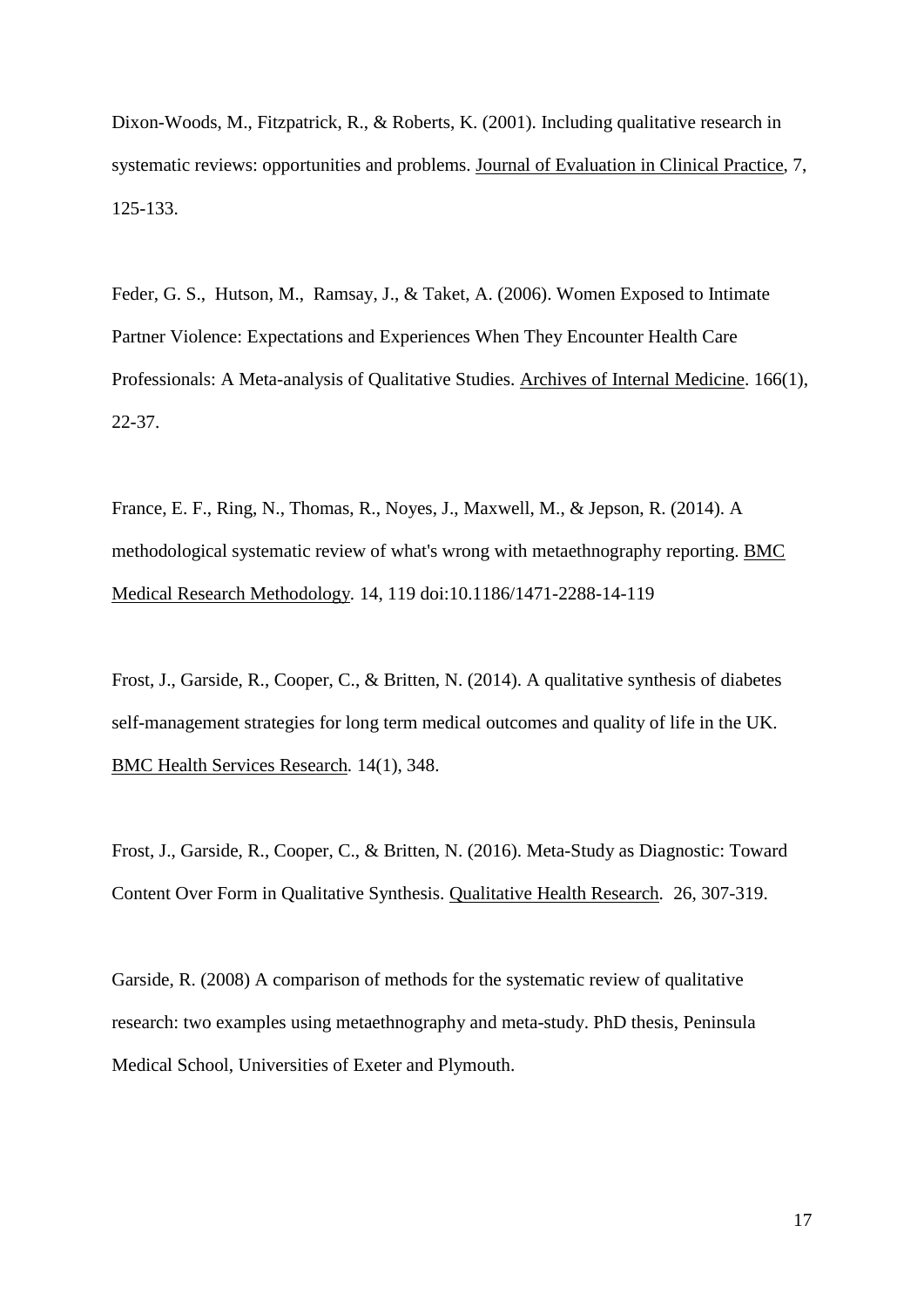Garside, R. (2014) Should we appraise the quality of qualitative research reports for systematic reviews, and if so, how?, Innovation: The European Journal of Social Science Research, 27, 67-79.

Glaser, B. & Strauss, A. (1967) The discovery of grounded theory. Chicago: Aldine.

Greenhalgh, T., Robert, G., Macfarlane, F., Bate, P., Kyriakidou, O., & Peacock, R. (2005). Storylines of research in diffusion of innovation: a meta-narrative approach to systematic review. Social Science & Medicine*.* 61, 417-430.

Lewin, S., Glenton, C., Munthe-Kaas, H., Carlsen, B., Colvin, C. J., Gülmezoglu, M., Noyes, J., Booth, A., Garside, R., & Rashidian, A. (2015). Using qualitative evidence in decision making: An approach to assess confidence in findings from qualitative evidence syntheses (GRADE-CERQual) PLOS Medicine; 12(10), e1001895.

Lorenc, T., Pearson, M., Jamal, F., Cooper, C., & Garside, R. (2012) The role of systematic reviews of qualitative evidence in evaluating interventions: a case study. Research Synthesis Methods, 3, 1-10.

Malpass, A., Shaw, A., Sharp, D., Walter, F., Feder, G., Ridd, M., & Kessler, D. (2009) "Medication career" or "moral career"? The two sides of managing antidepressants: a metaethnography of patients' experience of antidepressants. Social Science and Medicine, 68, 154-168.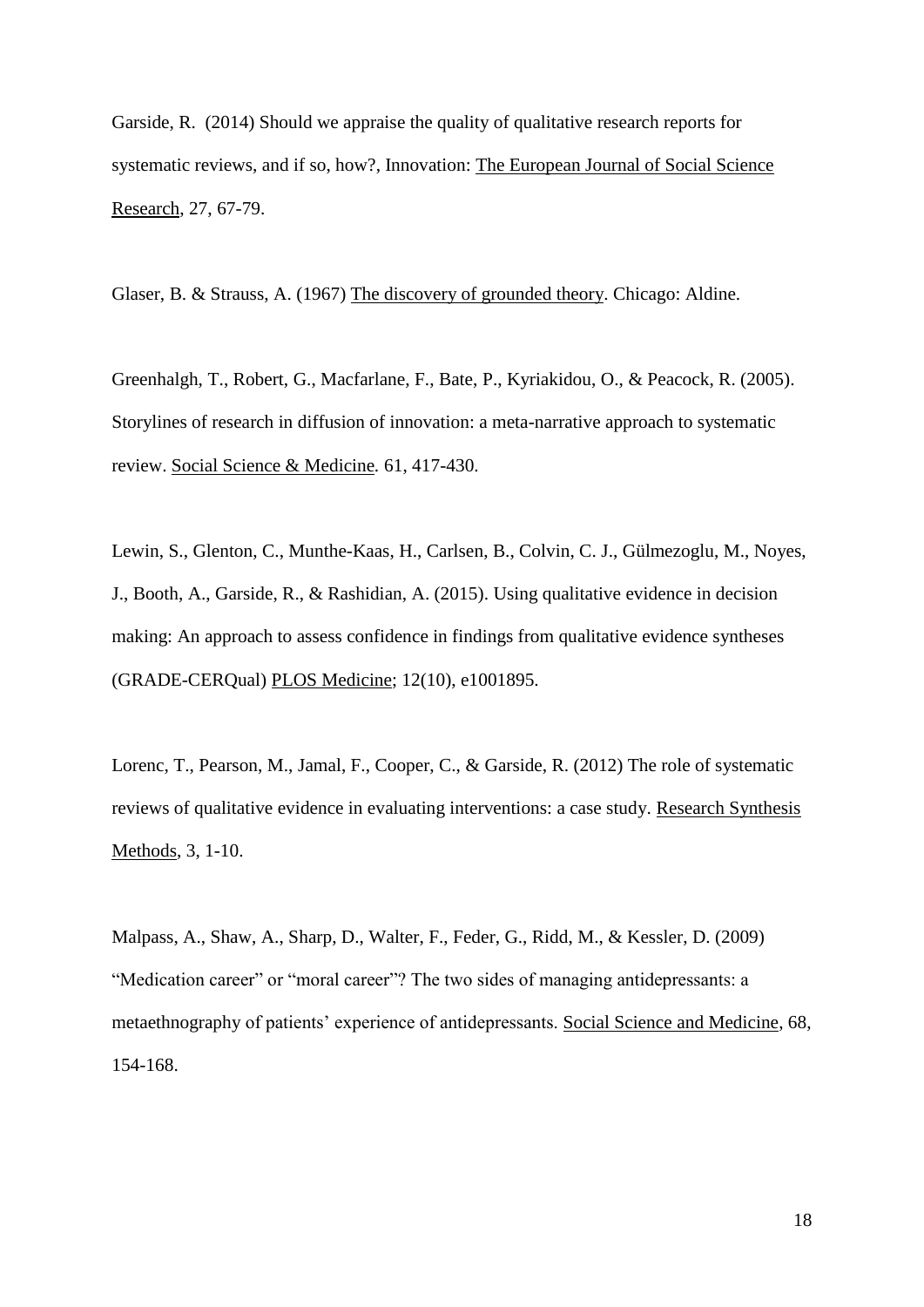Moore, D.A., Gwernan-Jones, R., Richardson, M., Racey, D., Rogers, M., Stein, K., Thompson-Coon, J., Ford, T.J., Garside, R. (2016). The experiences of and attitudes toward non-pharmacological interventions for attention-deficit/hyperactivity disorder used in school settings: a systematic review and synthesis of qualitative research. Emotional and Behavioural Difficulties, 21, 61-82.

National Institute for Health and Clinical Excellence (2009) Medicines adherence: involving patients in decisions about prescribed medicines and supporting adherence. NICE clinical guideline 76, London: NICE.

Noblit, G. W. (2016) How qualitative (or interpretive or critical) is qualitative synthesis and what we can do about this? University of North Carolina, Chapel Hill.

Noblit, G. W., & Hare, R. D. (1988) Meta-ethnography: synthesizing qualitative studies*.* Newbury Park, California, USA: Sage Publications.

Kalberg, S. (1980) Max Weber's Types of Rationality: Cornerstones for the Analysis of Rationalization Processes in History. American Journal of Sociology. 85, 5 1145-1179.

Paterson, B., Thorne, S., Canam, C., & Jillings, C. (2001). Meta-study of qualitative health research: a practical guide to meta-analysis and meta-synthesis. Thousand Oaks, California: Sage Publications

Pope, C., Mays, N., & Popay, J. (2007) Synthesizing qualitative and quantitative health evidence: a guide to methods. Buckingham, UK: Open University Press.